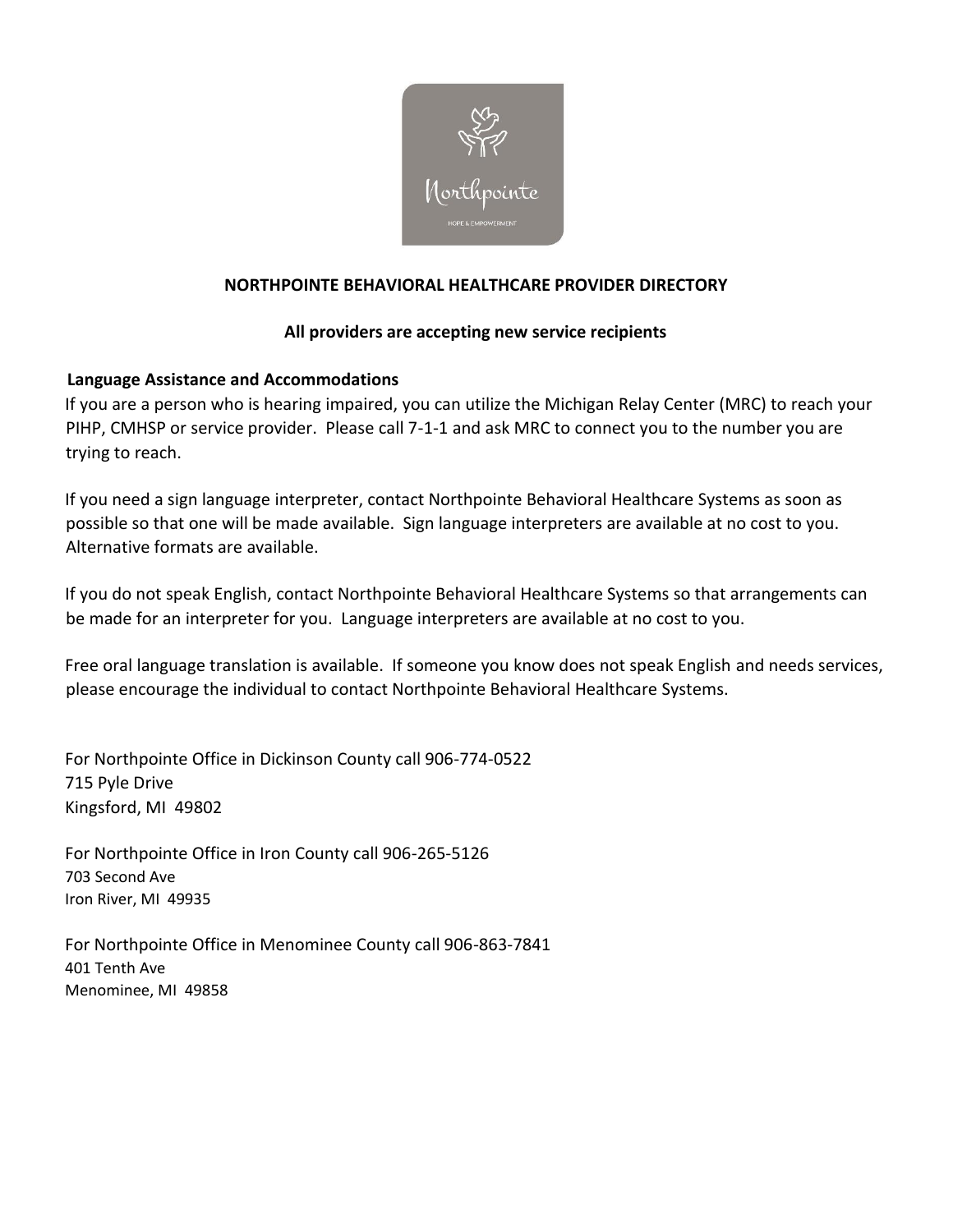#### **DICKINSON COUNTY**

**Applied Behavior Analysis –** provides intensive behavioral treatment, to treat children under 21 years of age with Autism Spectrum Disorders (ASD)

 Melissa Buffinton, LBA Sandra Hoke, LBA Angel Thiel, LBA

**Assertive Community Treatment –** provides services to adults with a serious mental illness

 Jennifer Ahola, RN Amanda Mortl, LBSW

**Behavior Psychology** – provides services to individuals with serious mental illness, intellectual/developmental disabilities and children with serious emotional disturbance

WendySue Miljour-Hill, LLP

**Case Management –** provides services to individuals with serious mental illness, intellectual/developmental disabilities and children with serious emotional disturbance

 Stacey Bartl, LLBSW Cheryl Beauchamp, LBSW Laura Bryant, RN Taya Dehling, SST Kathleen Hart, LBSW Christy Harvey, LBSW Katie LaPine, LBSW Denise Nicolls, RN Martha Nord, LLBSW Emily Rexses, LLBSW Jennifer Schauer, SST Cierra Sullivan, RN Kelsy Thom, SST Debra Wahoviak, LBSW Sandra Weesner, RN

**Emergency Services** – provides services to individuals with serious mental illness, intellectual/developmental disabilities and children with serious emotional disturbance

Jennifer Anderson, RN Laurie Bal, LBSW Brian Chaney, LLMSW Dominique Golden, LLMSW Duane Haith, LLBSW Melissa Miller, LLMSW Candice Stokes, LLMSW Camille Wright, LLMSW **Home Based –** provides services to children, ages 0-17, with serious emotional disturbance and families Alexandra Constantini, LLMSW, IMH Elizabeth Hellman, LMSW, IMH-E® (III) Cassandra Leslie, LLMSW, IMH Jessica DeRoche, LLBSW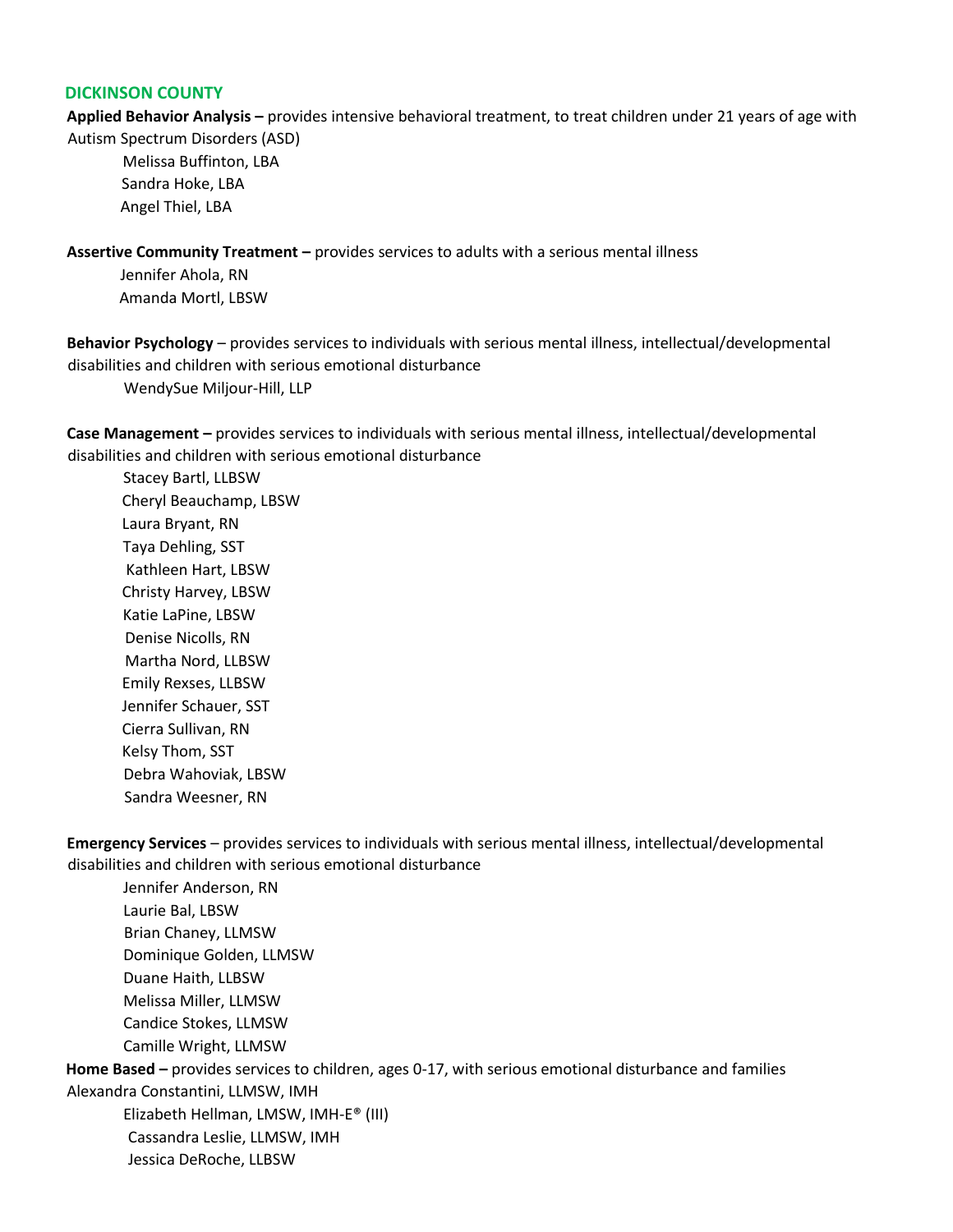Katie Ouradnick, SST

**Nursing** – provides services to individuals with serious mental illness, intellectual/developmental disabilities and children with serious emotional disturbance

 Mary Grable, RN Catherine Olson, RN Maia Steinbrecher, RN

**Occupational Therapy -** provides services to individuals with serious mental illness, intellectual/developmental disabilities and children with serious emotional disturbance

Lisa Osterberg, OTR

**Outpatient –**provides services to individuals with serious mental illness, intellectual/developmental disabilities and children with serious emotional disturbance

 Elisabeth Alquist, LLMSW Angela Bjorne, LMSW Ashley Chouinard, LLMSW Elizabeth Holsworth, LPC Erin Kusz, LMSW Patrick Smith, LMSW Karen Thompson, LMSW

**Parent Supports -** parent or primary caregiver of a child with serious emotional disturbance or intellectual/developmental disabilities who serves as a support to other parents/families as part of the treatment process to be empowered, confident and have skills that will enable them to assist their child to improve in functioning.

Lynda Reid, PSP

**Peer Supports –** has been trained to help his/her peers to identify, achieve specific life goals; the peer specialist promotes self-determination, personal responsibility, and empowerment inherent in self-directed recovery, and assists people with mental illness in regaining control over their own lives and over their own recovery process

Mary Carlson, CPSS Kena Corsi, CPSS

**Psychiatric Services –** provides services to individuals with serious mental illness, intellectual/developmental disabilities and children with serious emotional disturbance

 Dr. Amit Razdan, MD Diedra Hinds-Springstroh, MSN, PMHNP-BC Amber Lindholm, RN, MSN, APRN, PMHNP-BC

**Wraparound –** provides services to children/youth and families that meet 2 or more of the following criteria: Children/youth who are involved in multiple child/youth serving systems

- Children/youth who are at risk of out-of-home placements or are currently in out-of-home placement
- Children/youth who have been served through other mental health services with minimal improvement in functioning
- The risk factors exceed capacity for traditional community-based options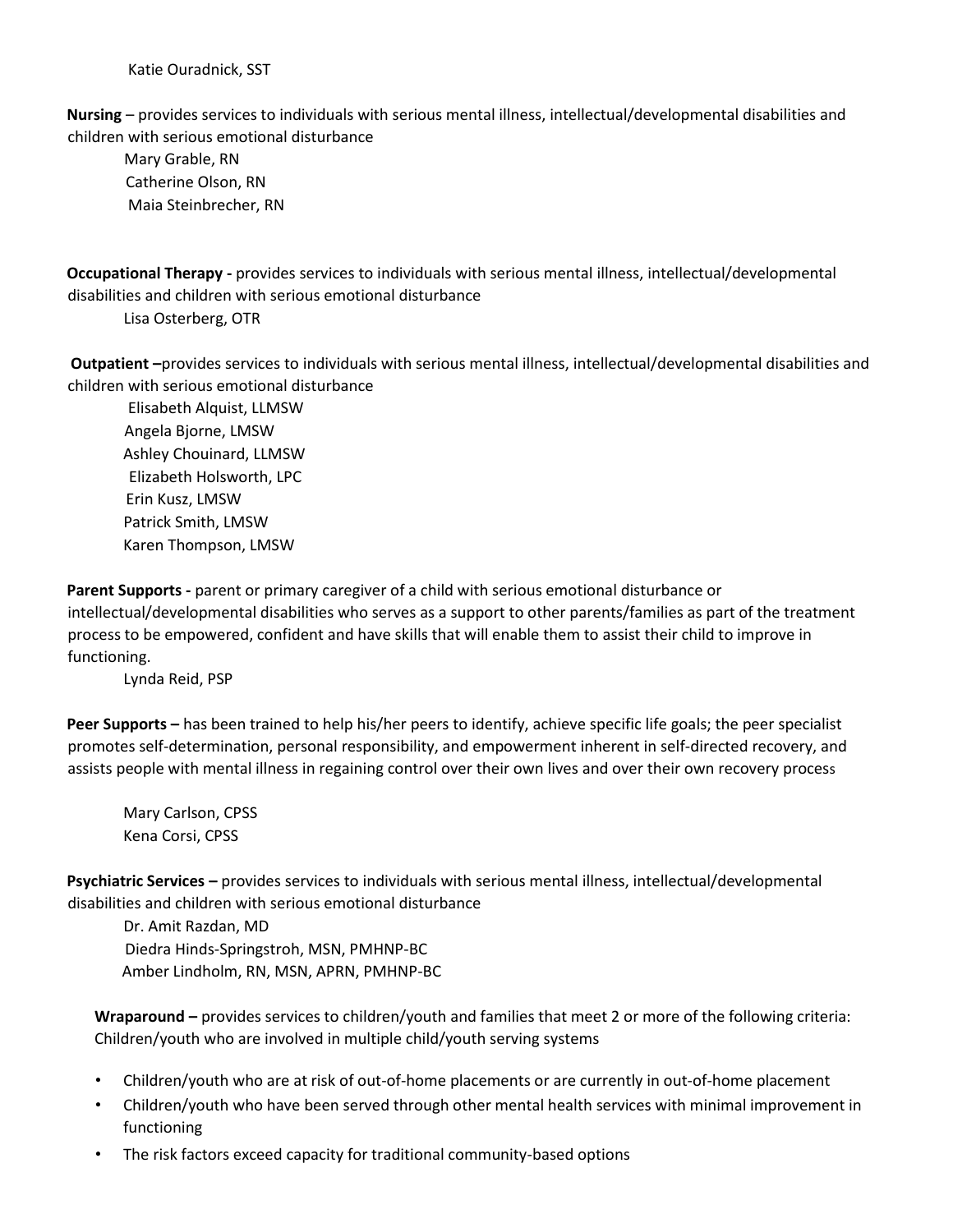• Numerous providers are serving multiple children/youth in a family and the identified outcomes are not being met

### **IRON COUNTY**

**Applied Behavior Analysis –** provides ABA services to children affected by Autism Spectrum Disorders

Melissa Buffinton, LBA Sandra Hoke, LBA Angela Thiel, LBA

**Behavior Psychology** – provides services to individuals with serious mental illness, intellectual/developmental disabilities and children with serious emotional disturbance

WendySue Miljour-Hill, LLP

**Case Management –** provides services to individuals with serious mental illness, intellectual/developmental disabilities and children with serious emotional disturbance

 Melissa Bossenberger, SST Andrea Gill, SST Peggy Mattson, LBSW Breanna Renn, LLBSW Colten Stevens, SST

**Emergency Services** – provides services to individuals with serious mental illness, intellectual/developmental disabilities and children with serious emotional disturbance

 Jennifer Anderson, RN Brian Chaney, LLMSW Duane Haith, LLBSW Dominque Golden, LLMSW Melissa Miller, LLMSW Candice Stokes, LLMSW Camille Wright, LLMSW

**Nursing –** provides services to individuals with serious mental illness, intellectual/developmental disabilities and children with serious emotional disturbance Susan Guzowski, RN

**Occupational Therapy –** provides services to individuals with serious mental illness, intellectual/developmental disabilities and children with serious emotional disturbance Lisa Osterberg, OTR

**Outpatient –**provides services to individuals with serious mental illness, intellectual/developmental disabilities and children with serious emotional disturbance

 Paul Eyke, LLP Brandon Terrell, LLMSW

**Peer Supports –**has been trained to help his/her peers to identify, achieve specific life goals; the peer specialist promotes self-determination, personal responsibility and empowerment inherent in self-directed recovery, and assists people with mental illness in regaining control over their own lives and over their own recovery process Jay Petroski, CPSS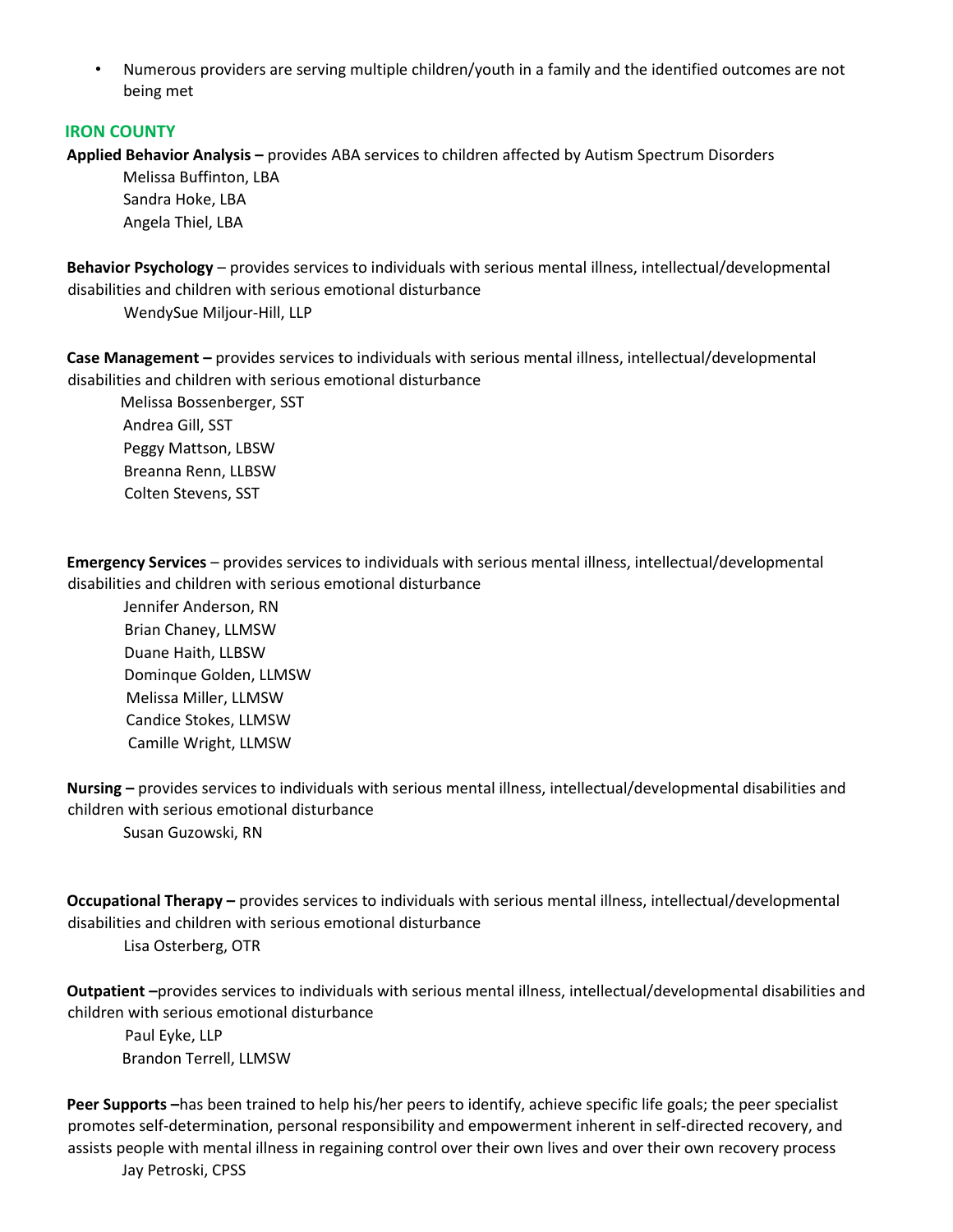**Psychiatric Services –** provides services to individuals with serious mental illness, intellectual/developmental disabilities and children with serious emotional disturbance

 Dr. Amit Razdan, MD Amber Lindholm, RN, MSN, APRN, PMHNP-BC

### **MENOMINEE COUNTY**

**Applied Behavior Analysis –** provides ABA services to children affected by Autism Spectrum disorders

Melissa Buffinton, LBA Sandra Hoke, LBA Angela Thiel, LBA

**Behavior Psychology** – provides services to individuals with serious mental illness, intellectual/developmental disabilities and children with serious emotional disturbance

WendySue Miljour-Hill, LLP

**Case Management** –provides services to individuals with serious mental illness, intellectual/developmental disabilities and children with serious emotional disturbance

 Nicole Cazares, LLMSW Mary Gunderman, LBSW Christina Kakuk, LLBSW Donna Raboin, LBSW Brenda Ross, LBSW Casey Smith, SST Kristen Verba, LBSW Teresa Wright, SST

**Clubhouse** –supports adults with a serious mental illness Chelsea Monfils, LLBSW

**Emergency Services** – provides services to individuals with serious mental illness, intellectual/developmental disabilities and children with serious emotional disturbance

 Brian Chaney, LLMSW Dominique Golden, LLMSW Duane Haith, LLBSW Melissa Miller, LLMSW Candice Stokes, LLMSW Marci Villeneuve, RN Camille Wright, LLMSW

**Home Based –** provides services to children, ages 0-17, with serious emotional disturbance and families Ricky Kurian, LLBSW Jennifer Pastorick, LLMSW

**Nursing –** provides services to individuals with serious mental illness, intellectual/developmental disabilities and children with serious emotional disturbance

 Kristine Axtell, RN Barbara Brown, RN